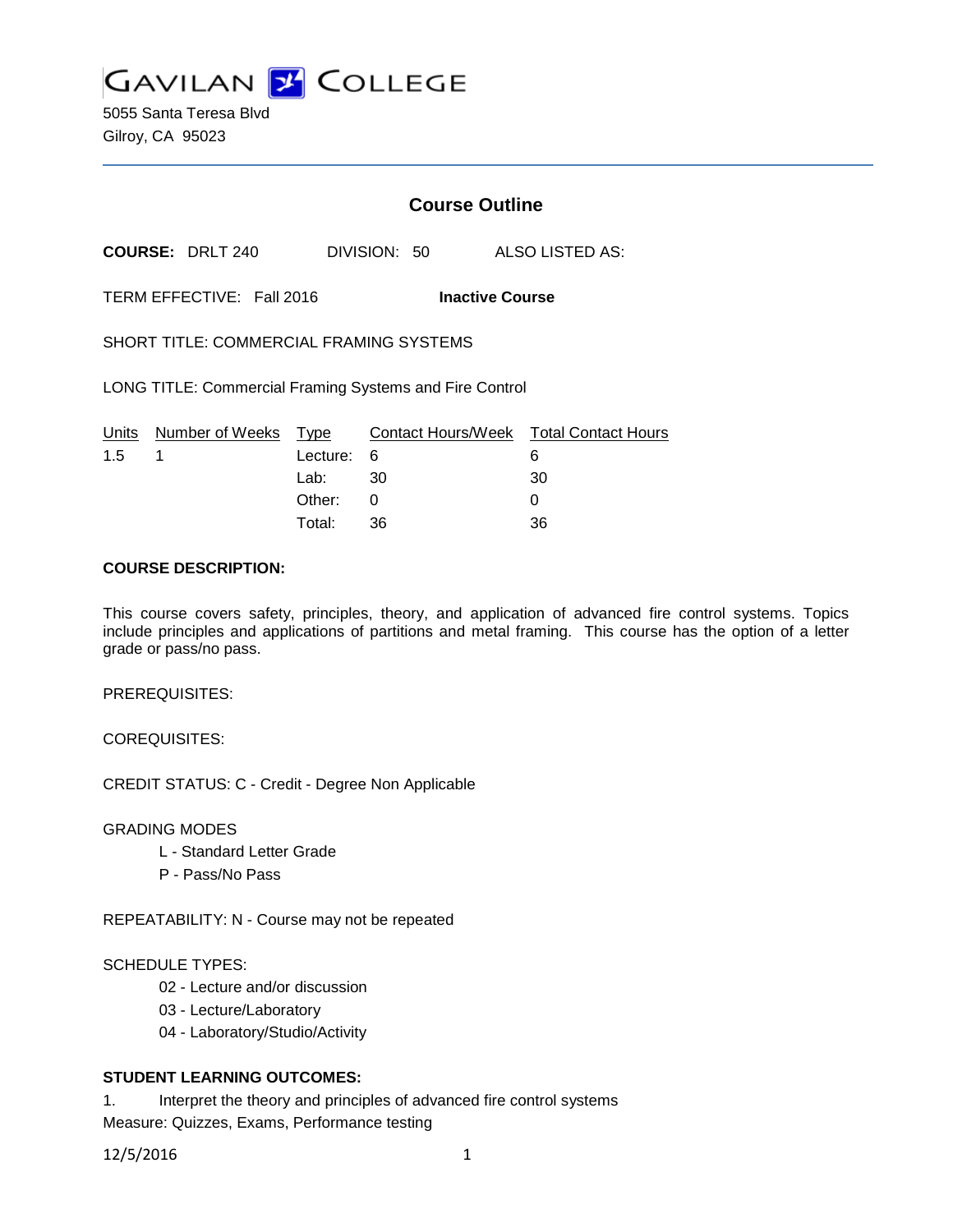PLO: 7, 1, 2, 3, 6  $II$  O: GE-LO: Year assessed or anticipated year of assessment: 2014

2. Layout and install different metal stud partitions used as fire control systems Measure: Quizzes, Exams, Performance Testing PLO: 7, 1, 2, 3, 6 ILO: GE-LO: Year assessed or anticipated year of assessment: 2014

# PROGRAM LEARNING OUTCOMES:

1. Attain journey level skills needed to be successful in residential and commercial construction.

# CONTENT, STUDENT PERFORMANCE OBJECTIVES, OUT-OF-CLASS ASSIGNMENTS

Inactive Course: 11/28/2016

Out-of-class assignments: For each topic, the student will read chapters and do the homework assignments at the end of the those chapters.

5 lec/4 lab Hours Theory and principles of advanced fire control systems

Double layer application of wall board

SLO: The student will evaluate and interpret the theory and principles of advanced fire control systems. The student will evaluate and interpret double layer application of wall board.

Assignments: Read the chapters covered in the lecture and answer the study guide question on the assigned subject. Locate and read in the text or online regarding theory and principles of advanced fire control systems, and double layer application of wall board. Install advanced fire control systems and double layer wall board.

4 lec/4 lab Hours Fire stopping applications

Principles of solid and semi-solid walls

SLO: The student will evaluate and identify fire stopping applications. The student will evaluate and identify principles of solid and semi-solid walls. The student will research methods of framing a fire control wall system.

Assignments: Read the chapters covered in the lecture and answer the study guide question on the assigned subject. Select, evaluate, and install fire stopping applications. Select, evaluate, and install solid and semi-solid walls.

5 lec/5 lab Hours Tools for layout and leveling

Light gauge metal framing

SLO: The student will identify and evaluate tools for layout and leveling. The student will identify and evaluate light gauge metal framing.

Assignments: Read the chapters covered in the lecture and answer the study guide question on the assigned subject. Select, evaluate, and use tools for layout and leveling. Select, evaluate, and install light gauge metal framing. Identify different applications of fire control wall systems used on job-sites.

5 lec/5 lab Hours Lightweight structural metal framing

Theory and principles of metal framed soffits.

SLO: The student will evaluate, identify, and select lightweight structural metal framing. The student will evaluate and identify the principles of metal framed soffits.

Assignments: Read the chapters covered in the lecture and answer the study guide question on the assigned subject. Select, evaluate, and install lightweight structural metal framing. Select, evaluate, and install metal framed soffits.

2 Hours

Final examination and term project 12/5/2016 2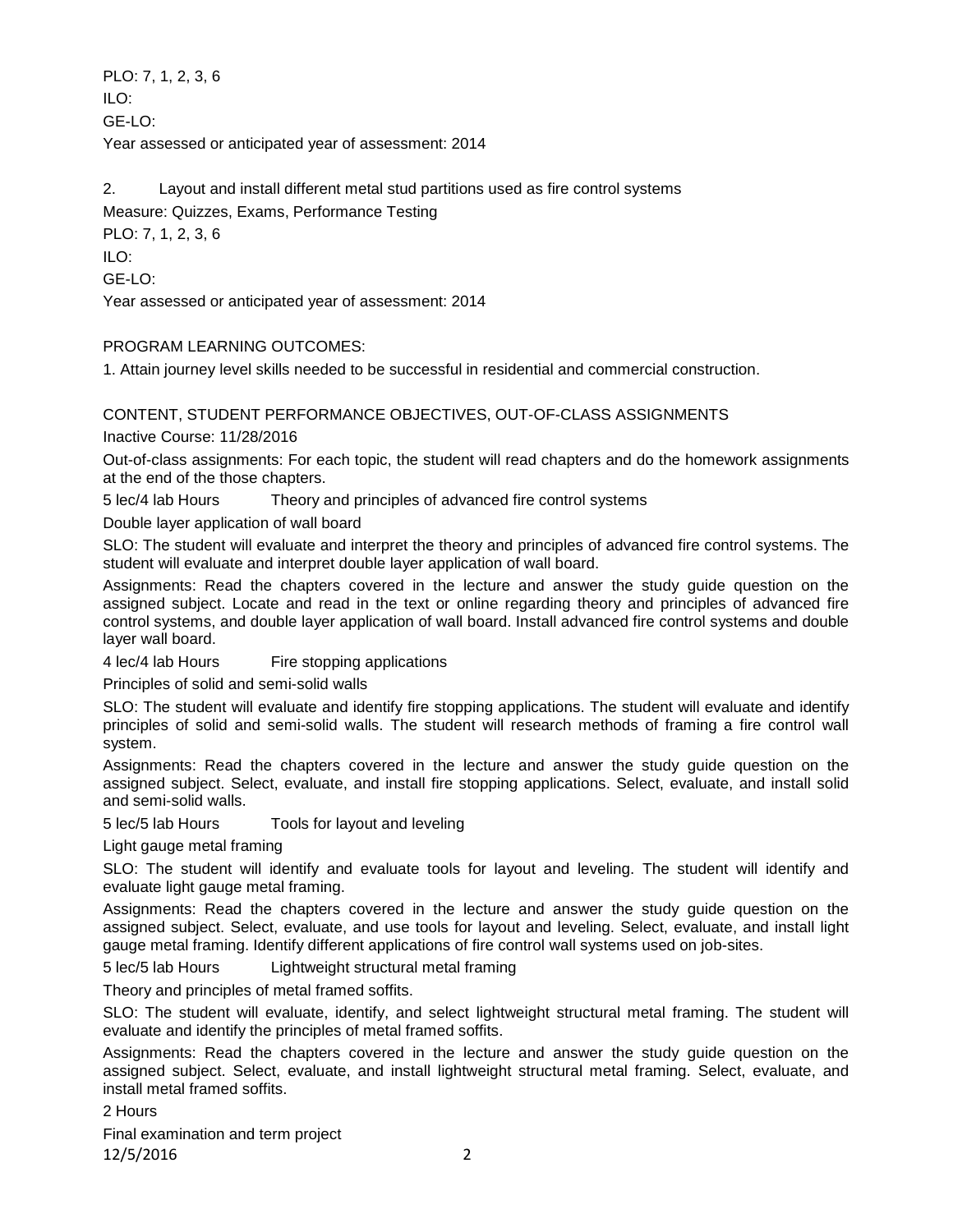# **METHODS OF INSTRUCTION:**

- A. Lecture and discussion
- B. Visual aids
- C. Demonstrations
- D. Group hands-on exercise
- E. Individual hands-on exercise
- F. One-on-one hands-on instruction

# **METHODS OF EVALUATION:**

CATEGORY 1 - The types of writing assignments required: Percent range of total grade: 10 % to 30 % Written Homework Reading Reports Lab Reports Essay Exams Term or Other Papers If this is a degree applicable course, but substantial writing assignments are NOT appropriate, indicate reason: Course primarily involves skill demonstration or problem solving CATEGORY 2 - The problem-solving assignments required: Percent range of total grade: 10 % to 40 % Homework Problems Field Work Lab Reports Quizzes Exams CATEGORY 3 - The types of skill demonstrations required: Percent range of total grade: 20 % to 70 % Class Performance/s Field Work Performance Exams CATEGORY 4 - The types of objective examinations used in the course: Percent range of total grade: 10 % to 30 % Multiple Choice True/False Matching Items Completion CATEGORY 5 - Any other methods of evaluation: Percent range of total grade: 0%

# **REPRESENTATIVE TEXTBOOKS:**

Required:

UBC International. Commercial and Residential Steel Framing,. U.S.A.: UBC International. This is a standard textbook used in the Industry. Or other appropriate college level text. Reading level of text, Grade: 10Verified by: dvt

#### **ARTICULATION and CERTIFICATE INFORMATION**

12/5/2016 3